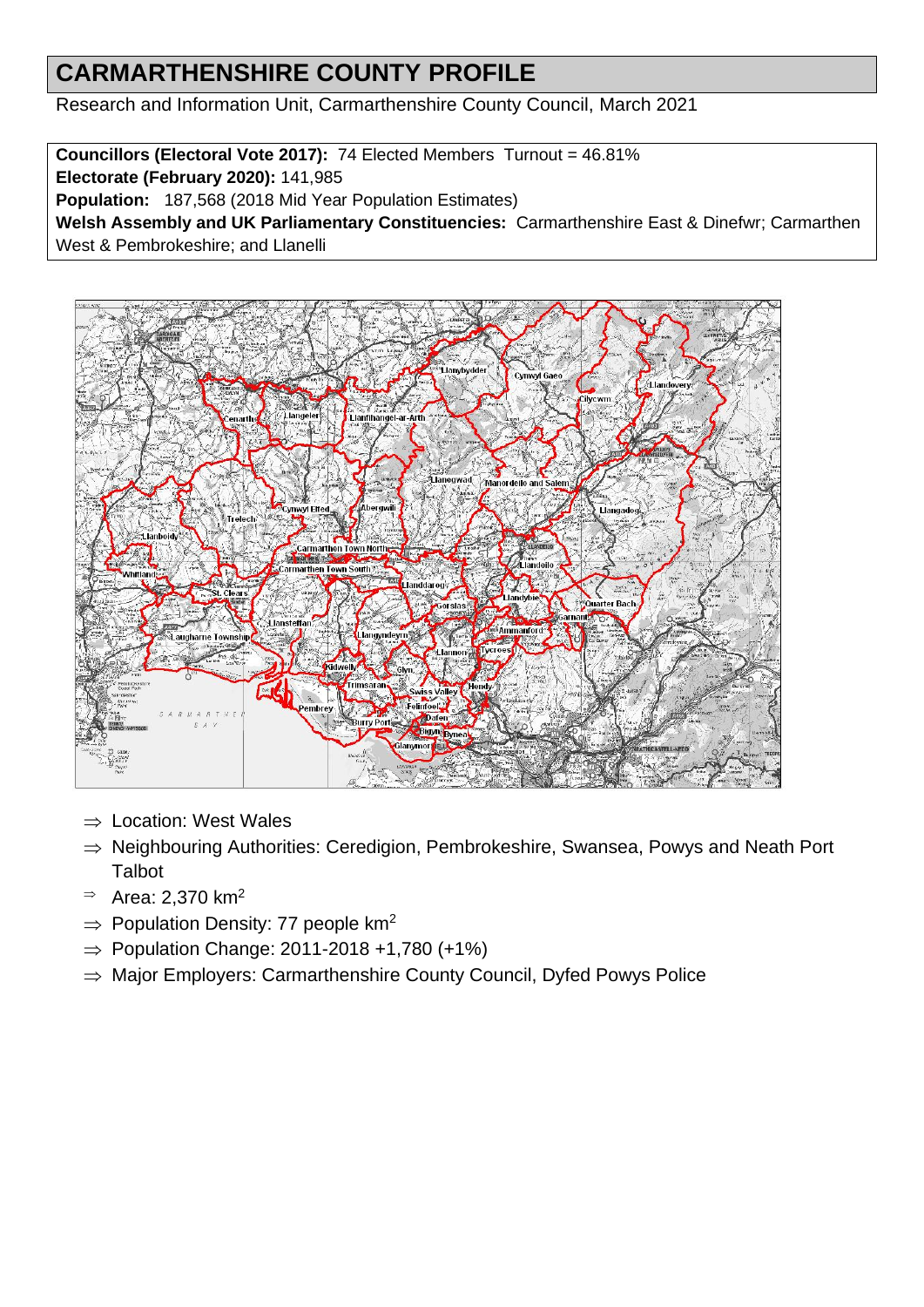## **POPULATION STATISTICS 2018 Mid-year Population Estimates**

| Age<br><b>Structure</b> | Carms<br>Population | Carms<br>$\%$ | <b>Wales</b><br>Population | <b>Wales</b><br>$\%$ |
|-------------------------|---------------------|---------------|----------------------------|----------------------|
| Aged: 0-4               | 9,615               | 5.1           | 168,703                    | 5.4                  |
| $5 - 14$                | 21,555              | 11.5          | 361,117                    | 11.5                 |
| 15-24                   | 19,310              | 10.3          | 379,526                    | 12.1                 |
| 25-44                   | 40,450              | 21.6          | 747,570                    | 23.8                 |
| 45-64                   | 52,627              | 28.1          | 829,722                    | 26.4                 |
| 65-74                   | 24,281              | 12.9          | 359,535                    | 11.5                 |
| $75+$                   | 19,730              | 10.5          | 292,458                    | 9.3                  |
| Total                   | 187,568             | 100           | 3,125,165                  | 100                  |

Source: 2018 Mid Year Population Estimates, ONS.



- $\Rightarrow$  Carmarthenshire has the 4<sup>th</sup> highest population in Wales.
- $\Rightarrow$  Highest proportion of people are aged over 45 accounting for 51% of the total population, and 23% of the total population are aged over 65.
- $\Rightarrow$  76% of the population were born in Wales and 44% are able to speak the Welsh Language.

#### **2011 Census Data**

| <b>Population: Key Facts</b>                  | <b>Carms</b> | <b>Carms</b><br>$\%$ | <b>Ceredigion</b><br>℅ | <b>Pembs</b><br>$\%$ | S'sea<br>$\%$ | <b>Wales</b><br>% |
|-----------------------------------------------|--------------|----------------------|------------------------|----------------------|---------------|-------------------|
| <b>People:</b> born in Wales                  | 139,639      | 76.0                 | 55.3                   | 67.0                 | 77.7          | 72.7              |
| born outside UK                               | 7,585        | 4.1                  | 5.9                    | 4.6                  | 7.2           | 5.5               |
| in non-white ethnic groups                    | 3.454        | 1.9                  | 2.9                    | 1.7                  | 5.6           | 3.9               |
| with limiting long-term illness               | 46,675       | 25.4                 | 21.1                   | 22.5                 | 23.4          | 22.7              |
| with no qualifications (aged 16-74)           | 40,334       | 26.8                 | 19.8                   | 24.6                 | 23.9          | 25.9              |
| with higher level qualifications (aged 16-74) | 103,813      | 23.9                 | 27.9                   | 24.8                 | 25.8          | 24.5              |
| able to speak Welsh                           | 78,048       | 43.9                 | 47.3                   | 19.2                 | 11.4          | 19.0              |

| <b>Household</b><br><b>Composition</b>     | <b>Carms</b> | <b>Carms</b><br>$\%$ | <b>Ceredigion</b><br>% | <b>Pembs</b><br>℅ | S'sea<br>% | <b>Wales</b><br>$\%$ |
|--------------------------------------------|--------------|----------------------|------------------------|-------------------|------------|----------------------|
|                                            |              |                      |                        |                   |            |                      |
| Total Households/ (Average Household Size) | 78,829       |                      |                        |                   |            |                      |
| Household Type: one person: pensioner      | 11,652       | 14.8                 | 15.5                   | 15.0              | 13.4       | 13.7                 |
| one person: other                          | 12,118       | 15.4                 | 17.7                   | 15.8              | 19.9       | 17.1                 |
| one family: all pensioners                 | 7,729        | 9.8                  | 10.1                   | 10.9              | 8.7        | 8.9                  |
| one family: married couple                 | 26.819       | 34.1                 | 30.3                   | 33.1              | 30.4       | 32.8                 |
| one family: cohabiting couple              | 6,904        | 8.7                  | 9.1                    | 8.7               | 8.6        | 9.6                  |
| one family: lone parent                    | 8,922        | 11.3                 | 7.9                    | 11.0              | 11.6       | 11.3                 |
| Other Household Types                      | 4,685        | 5.9                  | 9.4                    | 5.4               | 7.3        | 6.4                  |
|                                            |              |                      |                        |                   |            |                      |

*Source: 2011 Census, ONS*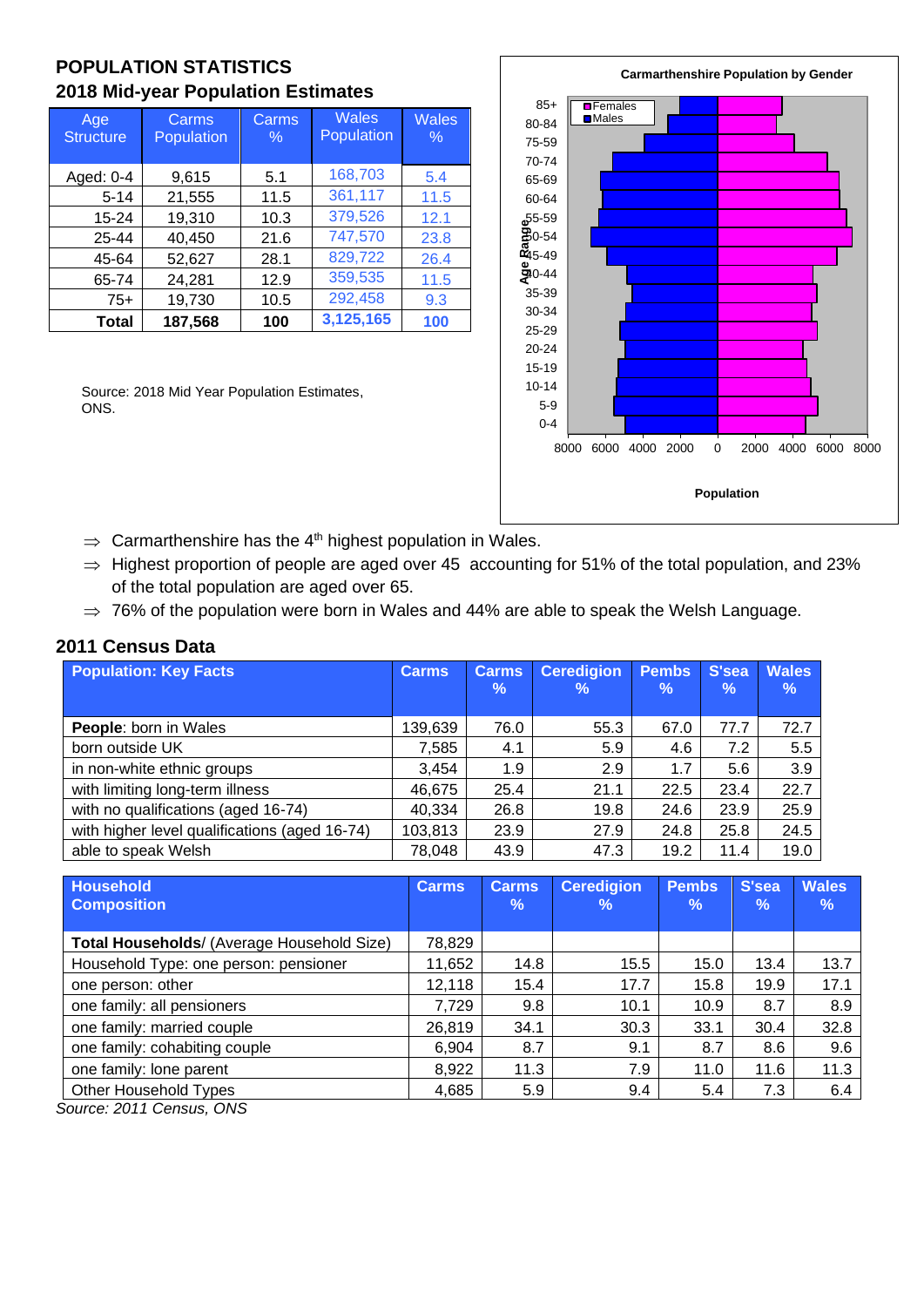### **HOUSING**

The County's housing consists mostly of detached houses with a very low proportion of flats, maisonettes, apartments and caravan or temporary structures.

# **Household Accommodation Types**



#### **Household Accommodation Types**

- ■Caravan or other mobile temporary structure
- Flat, maisonette or apartment
- ■Terraced
- ■Semi-detached
- ■Detached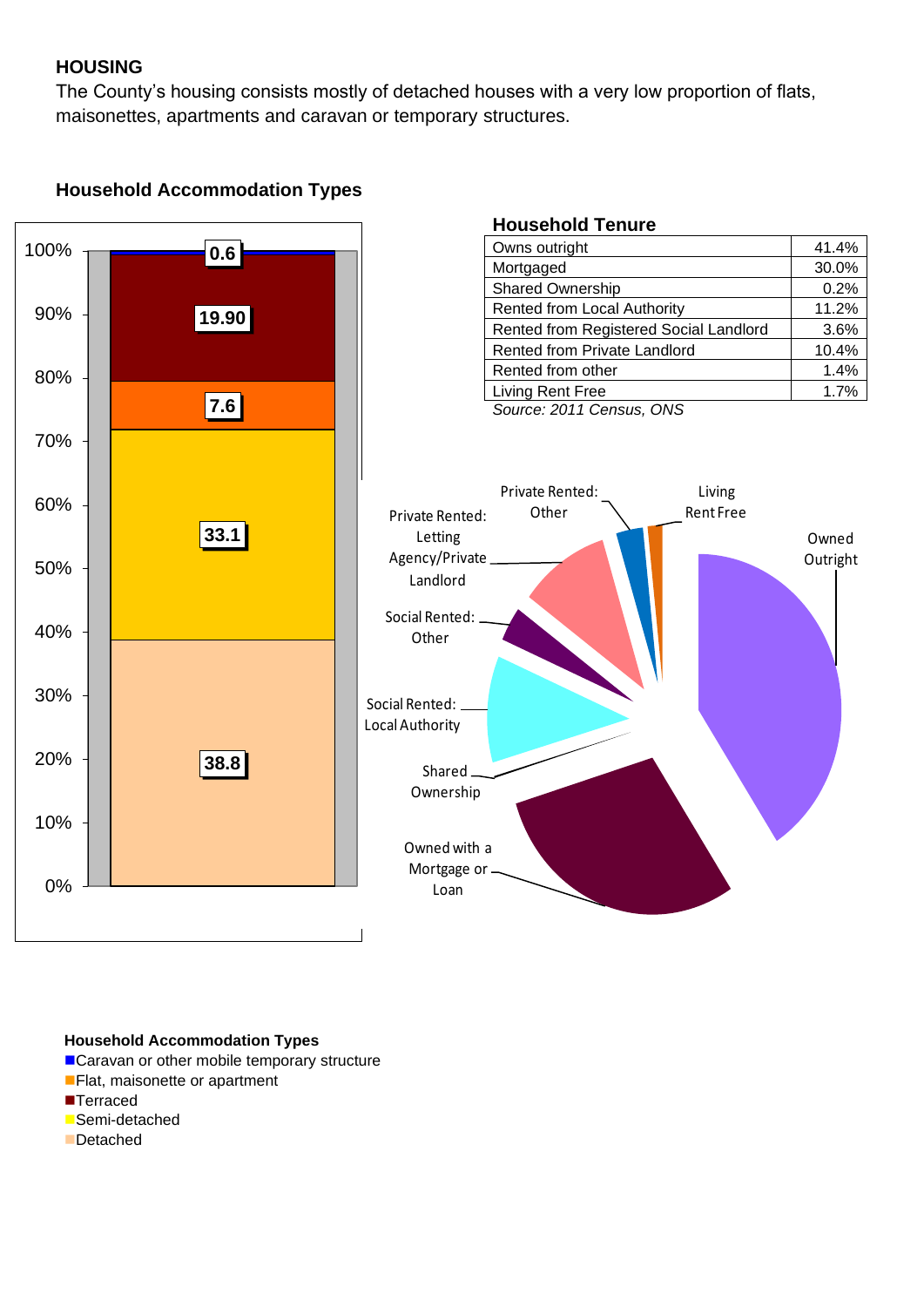#### **SOCIO-ECONOMIC CHARACTERISTICS**

- $\Rightarrow$  The estimated median houshold income for Carmarthenshire, based on CACI's 2019 'PayCheck' data, is £27,148 which is the  $8<sup>th</sup>$  lowest from the 22 authorities in Wales and 3% below the Wales median of £27,962.
- $\Rightarrow$  The social profile information indicates the County has a higher percentage of Managerial, Professional, Administrative & Intermediate Occupations (Levels 1-3) and a lower percentage than Wales of people who have Never Worked & Long Term Unemployed (Level 8)

(In statistics, a **median** is described as the numerical value separating the higher half of a sample, a statistical population, probability distribution from the lower half. Whilst the **mean** is just the average of the numbers).

| Social Profile                                         | <b>Carms</b> | <b>Carms</b>  | <b>Ceredigion</b> | <b>Pembs</b> | S'sea | <b>Wales</b> |
|--------------------------------------------------------|--------------|---------------|-------------------|--------------|-------|--------------|
|                                                        |              | $\frac{9}{6}$ | $\%$              | $\%$         | %     | %            |
| All people aged 16-74 in households                    | 132,930      |               |                   |              |       |              |
| 1: Higher Managerial & Professional Admin. Occupations | 18,216       | 13.8          | 16.1              | 12.8         | 15.8  | 15.6         |
| 2: Lower Managerial & Professional Admin. Occupations  | 26,462       | 19.9          | 18.2              | 19.9         | 19.6  | 19.6         |
| 3: Intermediate Occupations                            | 15,416       | 11.6          | 8.7               | 10.3         | 13.2  | 12.0         |
| 4: Small Employers & Own Account Workers               | 16,708       | 12.6          | 16.0              | 15.0         | 7.1   | 9.4          |
| 5: Lower Supervisory & Technical Occupations           | 10,152       | 7.6           | 6.0               | 9.0          | 16.7  | 8.1          |
| 6: Semi-routine Occupations                            | 22,210       | 16.7          | 12.1              | 16.9         | 15.0  | 16.0         |
| 7: Routine Occupations                                 | 17,291       | 13.0          | 8.1               | 12.1         | 11.5  | 12.8         |
| 8: Never Worked & Long Term Unemployed                 | 6,522        | 4.9           | 3.1               | 4.7          | 5.2   | 5.4          |

*Source: 2011 Census, ONS*

#### **ECONOMY AND LABOUR MARKET**

| <b>Economic Status</b>       | <b>Carms</b> | <b>Carms</b>  | <b>Ceredigion</b> | <b>Pembs</b> | S'sea         | <b>Wales</b> |
|------------------------------|--------------|---------------|-------------------|--------------|---------------|--------------|
| (People Aged 16-74)          |              | $\frac{9}{6}$ | $\%$              | $\%$         | $\frac{9}{6}$ | $\%$         |
| <b>Economically Active</b>   | 86,217       | 64.9          | 61.0              | 66.0         | 63.0          | 65.8         |
| <b>Employees: Part-time</b>  | 18,475       | 13.9          | 11.5              | 15.3         | 14.2          | 13.9         |
| Employees: Full-time         | 44,839       | 33.7          | 26.4              | 30.9         | 33.7          | 35.6         |
| Self-employed                | 14,642       | 11.0          | 14.4              | 13.5         | 6.6           | 8.6          |
| Unemployed                   | 4,962        | 3.7           | 2.6               | 4.0          | 3.9           | 4.3          |
| <b>Full-time Student</b>     | 3,299        | 2.5           | 6.2               | 2.2          | 4.6           | 3.3          |
| <b>Economically Inactive</b> | 46,713       | 35.1          | 38.9              | 34.0         | 37.0          | 34.2         |
| Retired                      | 19,809       | 18.1          | 16.6              | 18.7         | 15.6          | 16.1         |
| <b>Student</b>               | 5,539        | 4.5           | 13.6              | 3.8          | 4.7           | 6.0          |
| Looking after home/family    | 7,658        | 3.8           | 2.8               | 4.3          | 3.7           | 3.8          |
| Permanently sick/disabled    | 13,599       | 6.8           | 4.4               | 5.3          | 6.9           | 6.3          |
| Other                        | 4,258        | 1.9           | 1.4               | 1.9          | 2.1           | 2.0          |

Source: 2011 Census, ONS

|                                               |              | <b>Carms</b> | <b>Ceredigion</b> | Pembs         | S'Sea         | <b>Wales</b> |
|-----------------------------------------------|--------------|--------------|-------------------|---------------|---------------|--------------|
| <b>Benefit Claimants (August 2020)</b>        | <b>Carms</b> | $\%$         | $\%$              | $\frac{9}{6}$ | $\frac{9}{6}$ | $\%$         |
| Claimant Count unemployment (JSA)             | 6.230        | 5.6          | 4.6               | 6.3           | 6.0           | 6.2          |
| Universal Credit (total claimants)            | 13.411       | 12.1         | 10.0              | 13.7          | 13.9          | 13.8         |
| Incapacity Benefits (ESA and IB/SDA)          | 8.803        | 8.0          | 6.3               | 6.8           | 6.9           | 6.9          |
| Disability-related benefits (PIP, DLA and AA) | 24,656       | 13.1         | 10.0              | 11.1          | 12.5          | 11.9         |
| Pension Credit (PC)                           | 5.824        | 13.0         | 11.2              | 11.9          | 14.7          | 13.7         |

#### Source: Department for Work & Pensions and ONS.

Note: Claimant Count unemployment includes Jobseeker's Allowance (JSA) claimants plus Universal Credit (UC) claimants who are required to seek work.

ESA = Employment Support Allowance; IB/SDA = Incapacity Benefit / Severe Disablement Allowance; PIP = Personal Independence Payment;

DLA = Disability Living Allowance; AA = Attendance Allowance. Estimated rates shown as % of population aged 16-64, except disability benefits (all people) and PC (aged 65+). Universal Credit is replacing six means-tested benefits and tax credits (known as legacy benefits): Income-based JSA; Income-related ESA; Income Support; Working Tax Credit; Child Tax Credit; Housing Benefit. Further statistical information on UC and other benefits is available.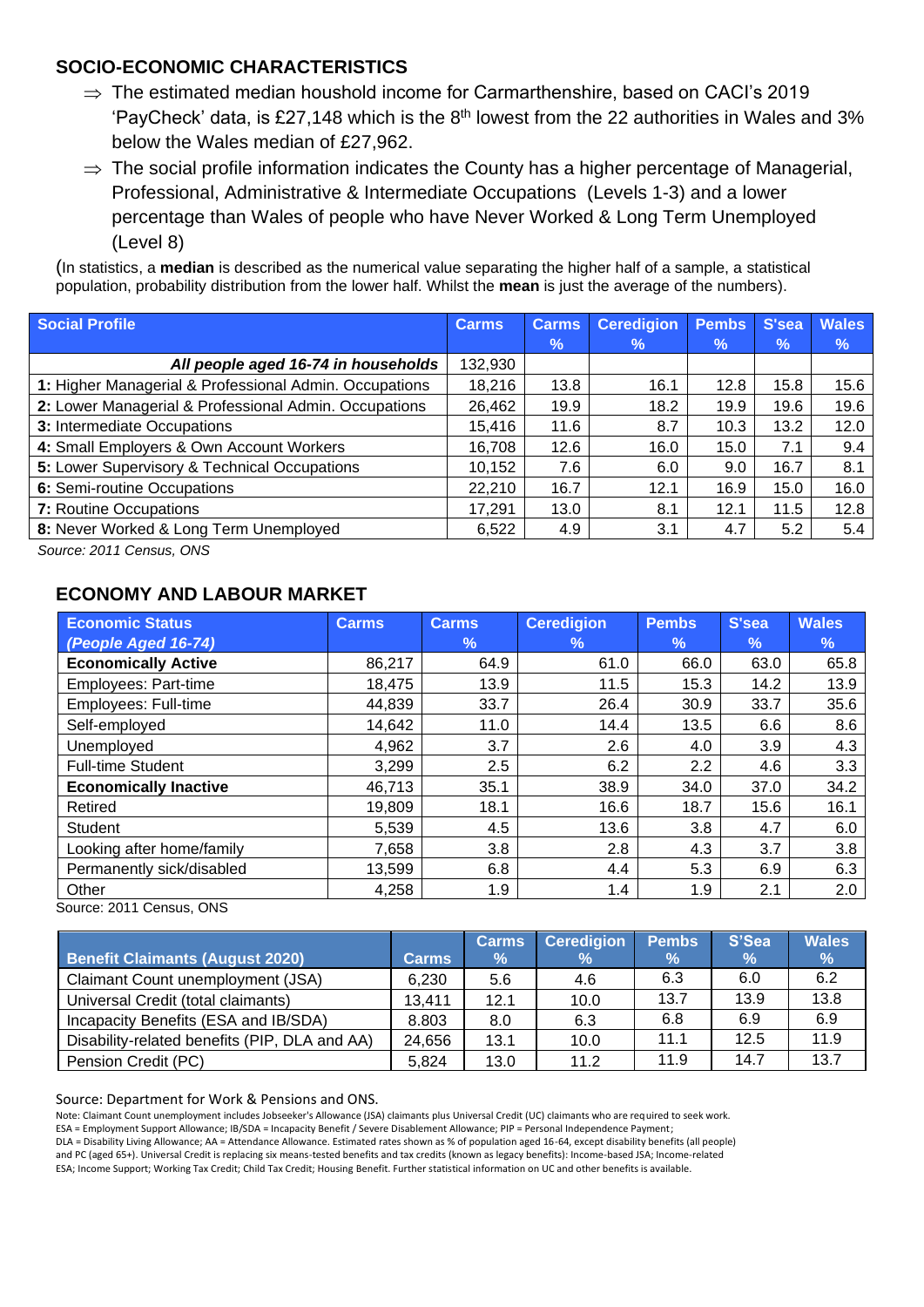#### **WELSH INDEX OF MULTIPLE DEPRIVATION (WIMD)**

WIMD 2019 based on fine-grained geography of Lower Super Output Areas (LSOAs). The WIMD 2019 is compiled from eight domains: Income; Employment; Health, Education; Housing; Access to Services; Physical Environment; and Community Safety and is published at Lower Super Output Area of which there are 112 in Carmarthenshire.

The table below indicates the % of our LSOAs which are in the most deprived of all Wales. These figures clearly state that 54% of our LSOAs are in the most deprived 50% of All Wales and 4% of them are in the most deprived 10% of All Wales.

| <b>Local Authority</b> | <b>Number</b><br>l of/<br><b>LSOAs</b> | % of LSOAs<br>in most deprived<br>10%<br>of All Wales | % of LSOAs<br>in most deprived<br>20%<br>of All Wales | % of LSOAs<br>in most deprived<br>30%<br>of All Wales | % of LSOAs<br>in most deprived<br>50%<br>of All Wales |
|------------------------|----------------------------------------|-------------------------------------------------------|-------------------------------------------------------|-------------------------------------------------------|-------------------------------------------------------|
| Carmarthenshire        | 112                                    |                                                       |                                                       | 22                                                    | 53                                                    |
| Ceredigion             | 46                                     |                                                       |                                                       |                                                       | 39                                                    |
| Pembrokeshire          | 71                                     |                                                       |                                                       | 15                                                    | 37                                                    |
| Swansea                | 148                                    |                                                       | 24                                                    | 28                                                    | 47                                                    |

Source: Welsh Index of Multiple Deprivation 2019 (released November 2014), Welsh Assembly Government. Note: LSOAs ranked **1-112** (Carmarthenshire), 1-1909 (Wales).



(see [ward profiles](https://www.carmarthenshire.gov.wales/home/council-democracy/research-statistics/electoral-ward-county-profiles/#.YFIWMmj7TIU) for information regarding particular wards)